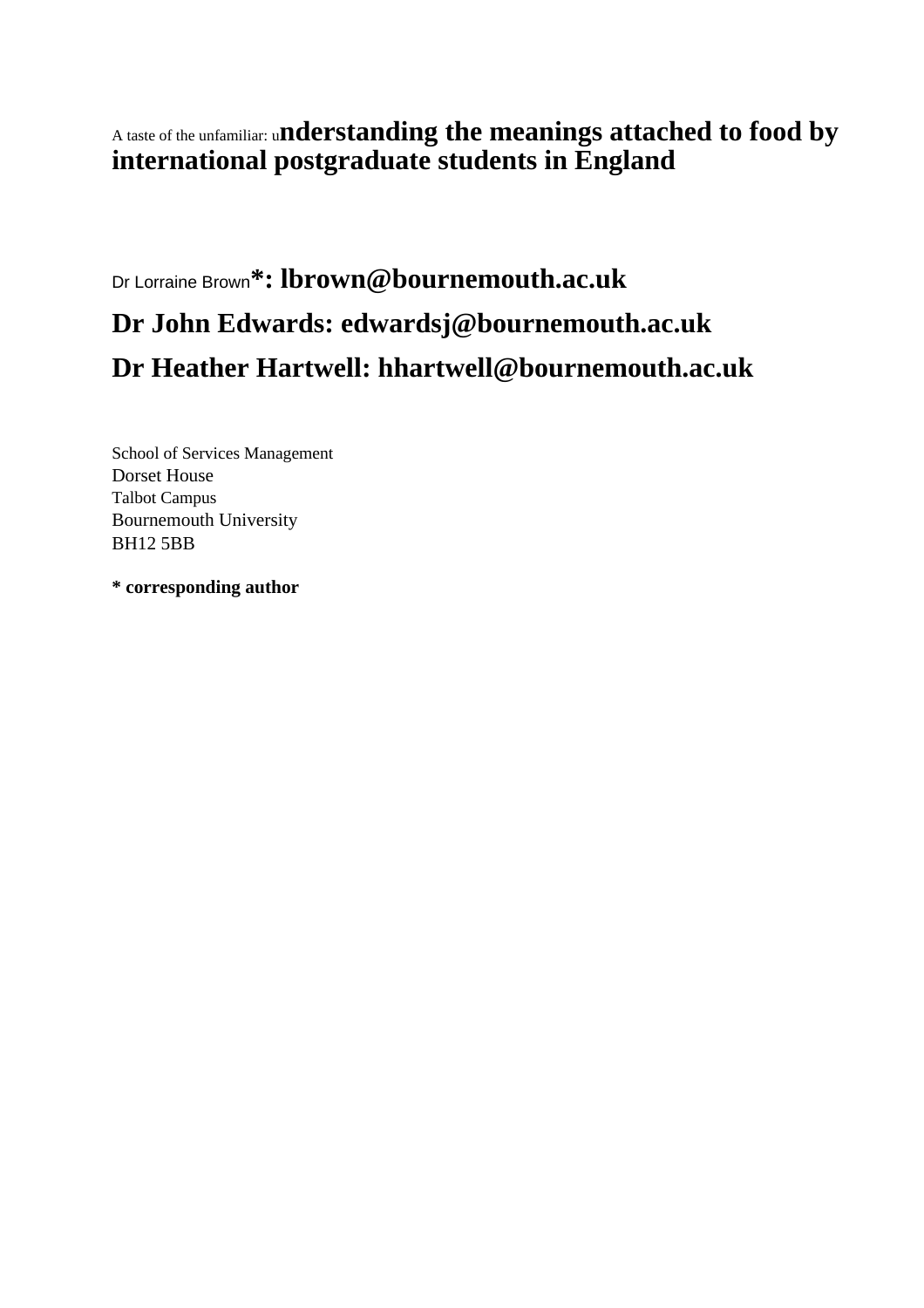## **Abstract**

Using findings from semi-structured interviews with international postgraduate students in England, this paper explores the meanings attached to the food they eat in a new culture. Our study, using interviews, aimed to uncover student responses to both the food they eat whilst abroad and to the food they have left behind.

Many students criticised local English food as bland, fattening, and unhealthy; nevertheless, most showed an openness to new foods, trying not only local food but also dishes prepared by their international friends, but this sat alongside a strong attachment to their home country dishes. Eating together was a popular leisure activity, and food of the origin country or region was the most popular cuisine. Eating home country food offered emotional and physical sustenance; students felt comforted by familiar taste, and that their physical health was stabilised by the consumption of healthier food than was available locally. Despite acknowledgement of the importance of food to cultural identity and overall quality of life in the anthropology and nutrition literatures, there is a dearth of research into this aspect of the international student experience; this study, therefore, marks an important beginning.

## **Key words**

Food, transition, international students, culture shock, taste, comfort, togetherness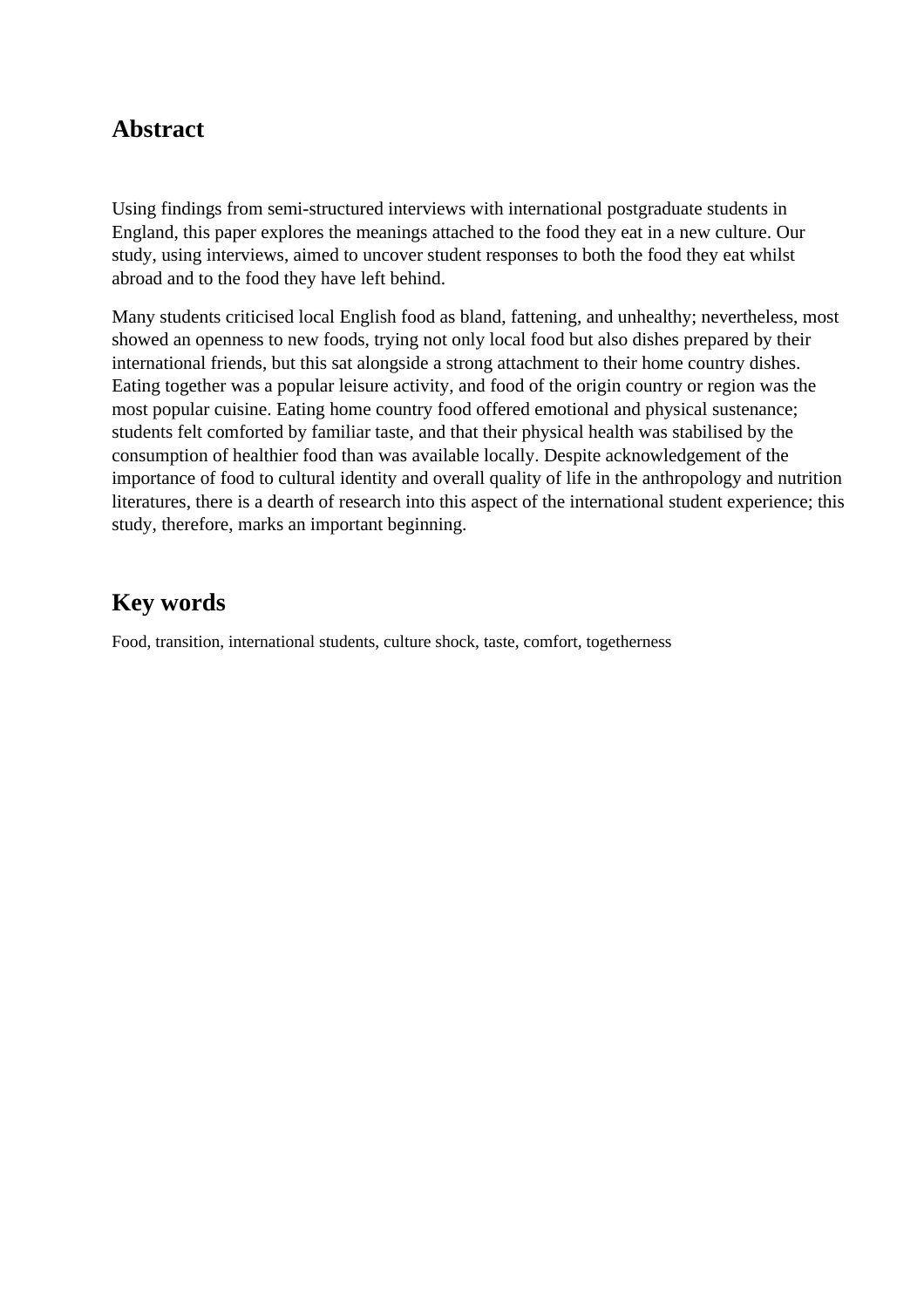### **Introduction**

International education is a major export industry at university level, with fierce competition among the key markets of the United Kingdom (UK), Canada, New Zealand, and Australia (Cushner and Karim, 2004). In the UK since 1997, there has been a steady increase in the number of international students studying in Higher Education (HE); and currently there are 351,465 international students in British HE, one third of whom are postgraduates (UKCISA, 2009a). In the UK, international students constitute 15% of the total student population, although the percentage varies across institutions. The two biggest markets for international students to the UK in the past five years are China and India (UKCISA, 2009a). Income from international students plays an important role in the financial health of the HE sector, representing almost one-third of the total income in fees for universities and HE colleges. The advent of full-cost fees means that most British HE institutions depend on income from international students (Leonard et al., 2003). In 2004, they earned £4 billion in fees, and students spent as much again on living costs; this level rose to £5 billion in 2006 (MacLeod, 2006).

Accompanying the steady rise in the number of international students in global HE has been a growth in research dedicated to the international sojourn, which is defined by Ward et al. (2001) as between-society contact. The economic dependence of universities on fees from international students makes it critical to gain a clear understanding of the issues that face students during their study abroad. Whilst an institution cannot address all problems associated with the move to a new culture, awareness of the painful adjustment journey often made by international students may inform the type of institutional support provided (Louie, 2005; Brown and Holloway, 2008). Not only might the delivery of adequate pastoral and academic support improve student retention, but it will also lead to positive word of mouth and increased recruitment (Ward, 2001). Indeed, it is increasingly acknowledged that if institutions do not consider international students' needs, their future recruitment may be endangered (Ryan and Carroll, 2005; Brown and Holloway, 2008).

The move to a new cultural environment represents one of the most traumatic events a person can experience, and for most sojourners, some degree of culture shock is inevitable (Kim, 2001). Culture shock is defined as anxiety that results from losing the familiar signs and symbols of social intercourse and substituting them with other cues that are strange (Hall, 1959). Many writers liken the shock to a period of mourning for the home world, characterized by feelings of grief and separation anxiety (Garza-Guerrero, 1974; Furnham, 1997; Brown and Holloway, 2008). A common symptom of culture shock is an excessive preoccupation with food (Garza-Guerrero, 1974; UKCISA, 2009b). Finkelstein (1999) notes that food habits are inseparable from the culture that a person inhabits and that these habits vary from culture to culture. Consequently, some degree of food shock is inevitable upon moving to a culturally dissimilar country. Foodways have been the focus of extensive research by anthropologists (Gosden, 1999). Yet a recent literature search indicates that very little empirical research exists on the role of food in the academic sojourn of international students; food is usually mentioned only incidentally as one of the aspects of the sojourn that students find distressing (Okorocha, 1996; Furukawa, 1997; UKCISA, 2009b).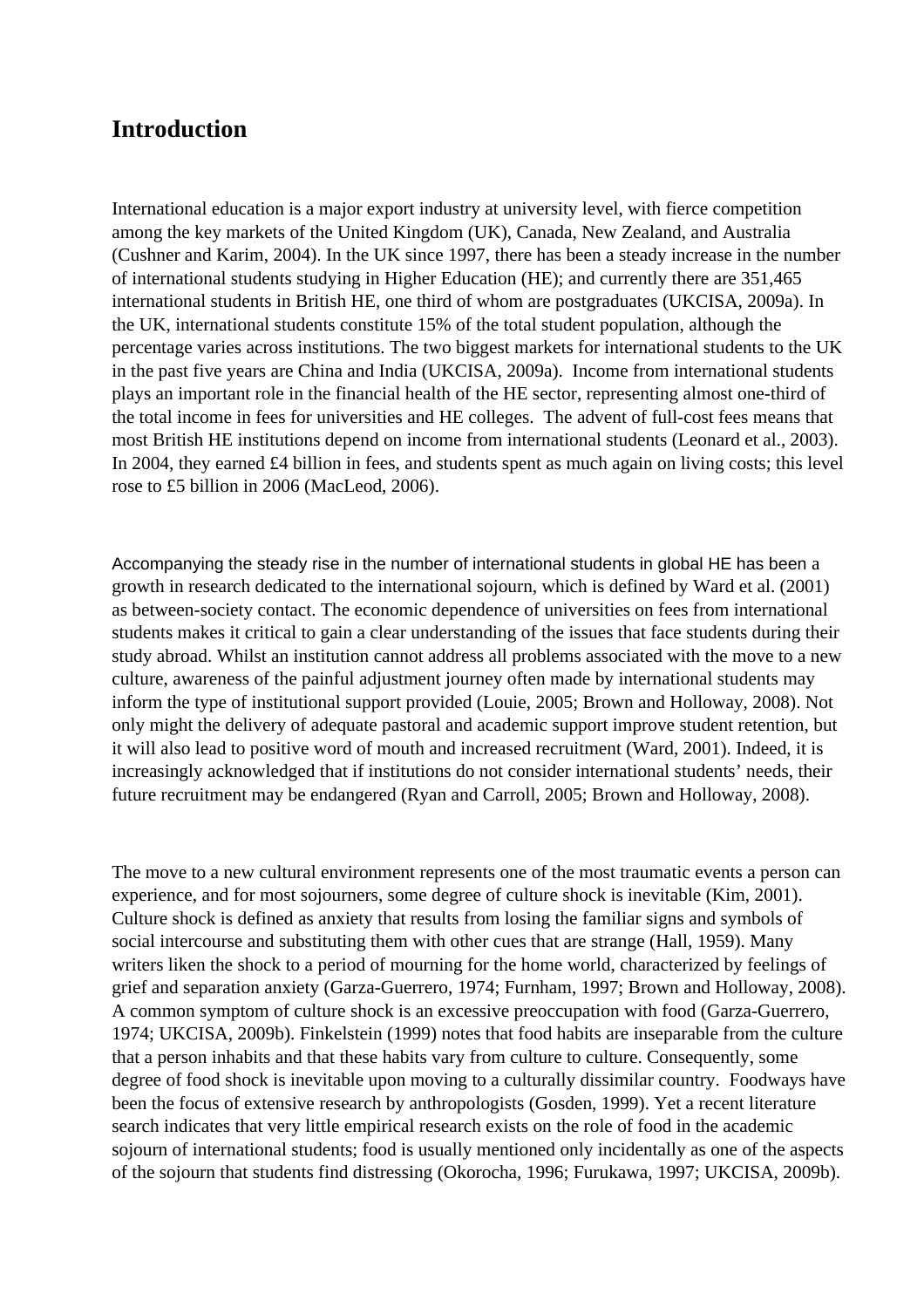There has been little dedicated research into international students' eating habits: studies by Henry and Wheeler (1980), Zwingmann and Gunn (1983) and Hall (1995) are rare but old examples. Given the increase in international student numbers in recent decades, changing source markets and changing receiving and origin societies, there is a clear need for more contemporary research that is pertinent to new conditions. Nevertheless, all concluded that food habits and practices represent a central element of culture, and that it is to be anticipated that sojourners would struggle to break away from their habituated food choices. This was confirmed in a more recent ethnographic study of the international student adjustment process, in which food emerged as a major research category (Brown, 2009). It was shown that the food students ate was of great importance both emotionally and physically and was one aspect of student life that was least open to change.

These findings are further reflected in anthropological and nutrition studies of migrants' eating habits, which document both the experience and impact of changes made by migrants in their food habits upon the move to a new culture. Locher et al. (2005) explain that emotional attachment to home food is a result of the positive association between familiar taste and nostalgic thoughts of home and belonging. This was found in Jamal's (1998) study of perceptions of English and Pakistani foods among British born Pakistani people, which showed home food to be associated with family unity, maternal love and cultural belonging. Anthropologists (Counihan and van Esterik, 1997; Ikeda 1999) assert a strong link between cultural identity and food choices.

In terms of the physical health of immigrants, studies show that deteriorated health (including a higher incidence of obesity and diabetes) is associated with an increased consumption of Westernstyle food (Saleh et al., 2002; Gordon-Larsen et al., 2003; Kedia, 2004; Burns, 2004; Himmelgreen et al., 2005). Indeed, research has shown that migrants are unlikely to be overweight or obese upon arrival in a western country, but that they slowly converge to nativeborn levels over time (McDonald & Kennedy, 2005). It has been shown that transition to a new culture can lead to substance abuse, a high alcohol intake, altered dietary practices and an increased Body Mass Index (Gordon-Larsen et al, 2003; Lara et al 2005; McDonald & Kennedy, 2005; Abraído-Lanza, et al., 2005). Neuhouser et al. (2004) found for example that highly acculturated Hispanics tend to eat fewer fruits and vegetables than those who are less acculturated although they still ate more than their non-Hispanic white counterparts. An early dietary acculturation change included adding butter and margarine at the table to foods such a bread and potatoes. The less acculturated used smaller amounts of fat and oil when cooking products such as tortillas, than highly acculturated and non-Hispanics. Similarly, significant increases were observed by Pan et al. (1999) in Asian students' consumption of fats, salty and sweet snack items, and dairy products. There were also significant decreases in the consumption of meat and meat alternatives, and vegetables. Students ate out less often but when they did, they chose American fast foods.

Changes in meal patterns have also been observed; Pakistani and Sri-Lanka immigrants to Norway, for example, changed their meal patterns from 3 to 1.5 hot meals per day to conform to the host country's norms, primarily because of changes in work patterns and climate considerations (Wandel, et al 2008). Immigrants to the UK from South Asia ate significantly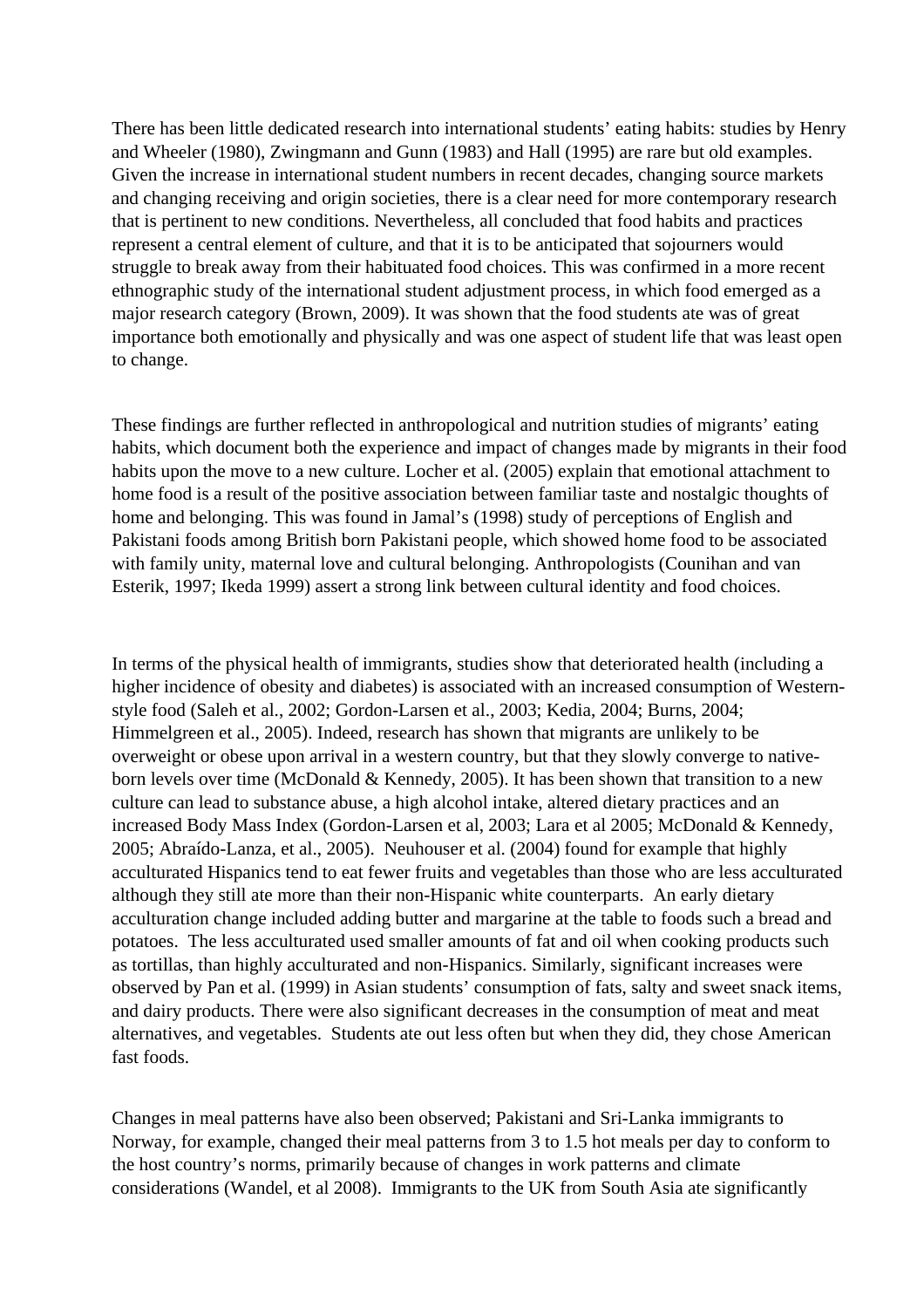fewer meals than those from Europe; the former also eating their evening meal 2-3 hours later (Simmons and Williams, 1997). Asian students in the United States, who had been there at least 3 months before the start of their studies, reported the number of meals per day decreased with nearly half of them missing breakfast more often than the other two meals, primarily because of their class timetables (Pan et al, 1999).

The aim of our study was to explore students' feelings about the food they consume in a new culture. This paper presents the findings from semi-structured interviews that were conducted in 2008 with ten international students in their first week on a masters course in the south of England. The findings contribute to our understanding of an aspect of transition that has been neglected by researchers but that has a significant impact on students' well-being in the new culture.

## **Methods**

It was decided to adopt a qualitative approach to our research because we felt that only in conversation would students be able to fully express their relationship with the food that they choose to eat. A quantitative approach could capture the food eaten every day, the cost of such food, and the interaction surrounding food consumption but it could not access the meanings associated with food choices, and the emotional reactions to these food choices. Indeed, the probing that the in-depth interview allows was used to maximum effect in order to encourage students to reflect on their feelings about the food they consumed: as Locher et al., (2005) point out, food and emotion are strongly intertwined. According to Cushner and Mahon (2002) and Warren and Hackney (2000), only the qualitative approach can adequately explore issues of emotion and identity. Furthermore, in the sojourner adjustment literature, the qualitative approach is underrepresented, and is a gap in the methodologies used to explore transition that needs to be filled (Ward, 2001). We hope that this study marks the beginning of qualitative research dedicated to understanding the everyday life of students in a new cultural setting.

The research setting was the Graduate School of a university in the south of England which provides direct access to students. Of the 150 postgraduate students, the overwhelming majority were international students (defined in this study as non-UK students). Most were from Southeast Asia, which reflects the most common source of international students for UK universities (UKCISA, 2009a); approximately one-third were from Europe, Africa, or the Middle East.

Ethical approval to undertake this study came from the university's Research Ethics Committee; furthermore, all students were assured of confidentiality and anonymity and no financial or other incentives were offered to take part. A request for volunteers was made in person and repeated on the Graduate School website. Subsequently, students volunteered in person and by email to participate. Ten students, all from different nations, volunteered to be interviewed. Although it is acknowledged that no individual can represent an entire culture, culture clearly has a defining impact on an individual's perspective (Hofstede, 1991), and we sought an interview sample of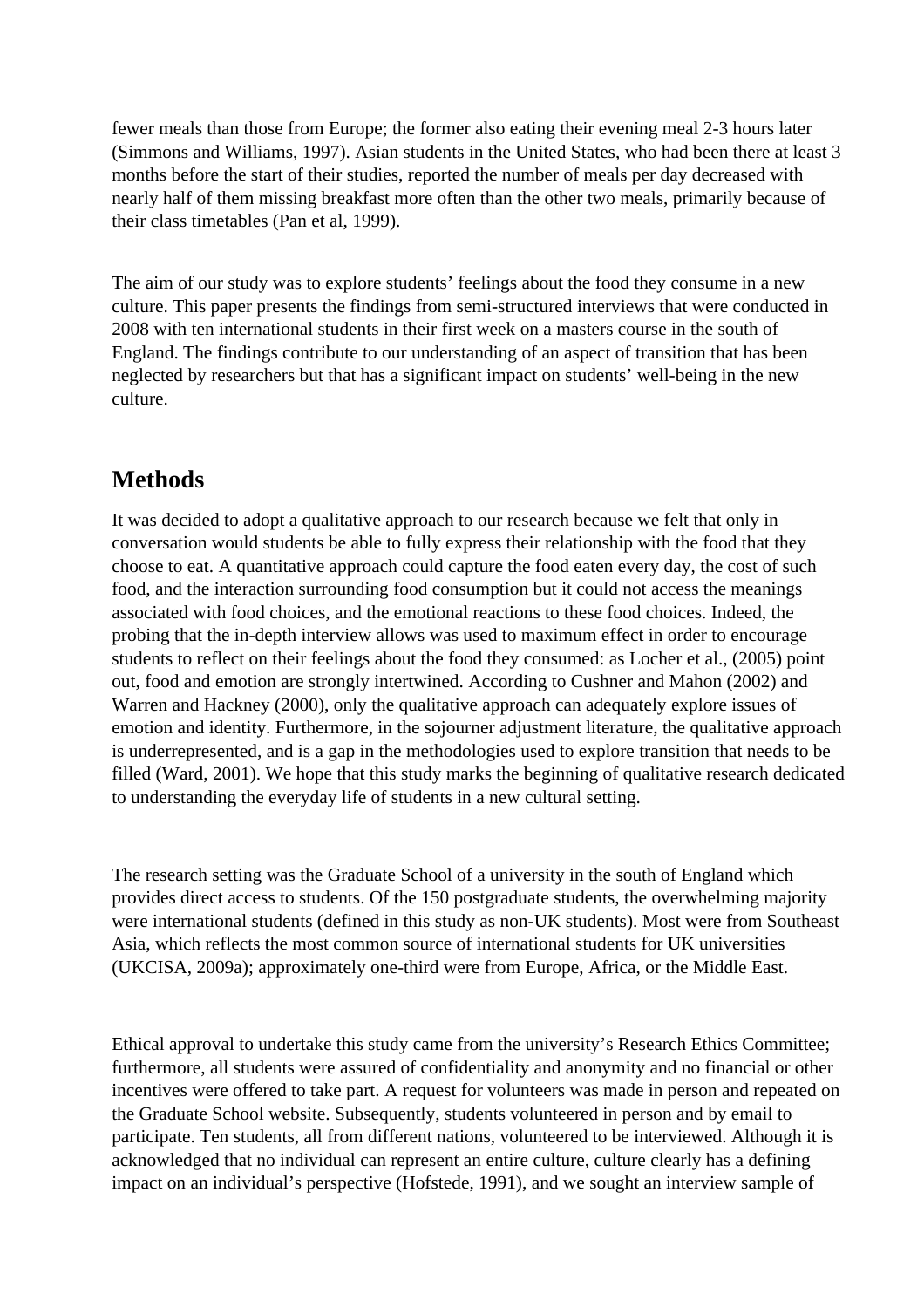diverse nationalities in the understanding that we would be offered access to the experience of food from many cultural perspectives. Further volunteers were identified, in case saturation point was not reached during the data collection. The interviewee profile offered below details the various personalities noted in this paper (all names are pseudonyms to protect confidentiality).

**Isla**: Female, 29, Turkish, living at home with parents, in shared accommodation in the UK, Muslim;

**Anna**: Female, 31, Italian, living at home with parents, in shared accommodation in the UK, Christian;

Nik: Female, 21, Malaysian, living with parents at home, in shared accommodation in the UK, Buddhist;

**Michelle:** Female, 41, Grenadian, married and living at home with parents but living alone in the UK, Christian;

**Panu**: Male, 33, Thai, living at home with parents, in shared accommodation in the UK, Buddhist;

**Jiang**: Female, 35, Chinese, living at home with parents, in shared accommodation, atheist;

**Zheng**: Female, 26, Taiwanese, living at home with parents, in shared accommodation in the UK, Buddhist;

**Kang**: Male, 32, South Korean, living at home with parents, in shared accommodation in the UK, Christian;

**Miguel**: Male, 35, Spanish, living alone in Spain but with a host family in the UK, Christian;

**Marie**: Female, 22, French, living at home with parents, in shared accommodation in the UK, atheist.

The timing of research was important as international students have particularly intense emotional experiences at the start of the academic term, as they attempt to adapt not only to a new sociocultural environment but also to unfamiliar academic situations (Brown and Holloway, 2008). Thus, interviews were arranged and conducted at the beginning of the academic year in September 2008, a choice of timing that helps counter common criticisms of studies of transition, namely, that they are hampered by sojourners' retrospective accounts (Potter, 1996; Leonard et al., 2003).

We used a semi-structured interview approach, a list of topics was devised covering the following issues: daily food consumption, interaction surrounding food, changes in consumption and interaction patterns, and responses to the food consumed and to changes in food habits.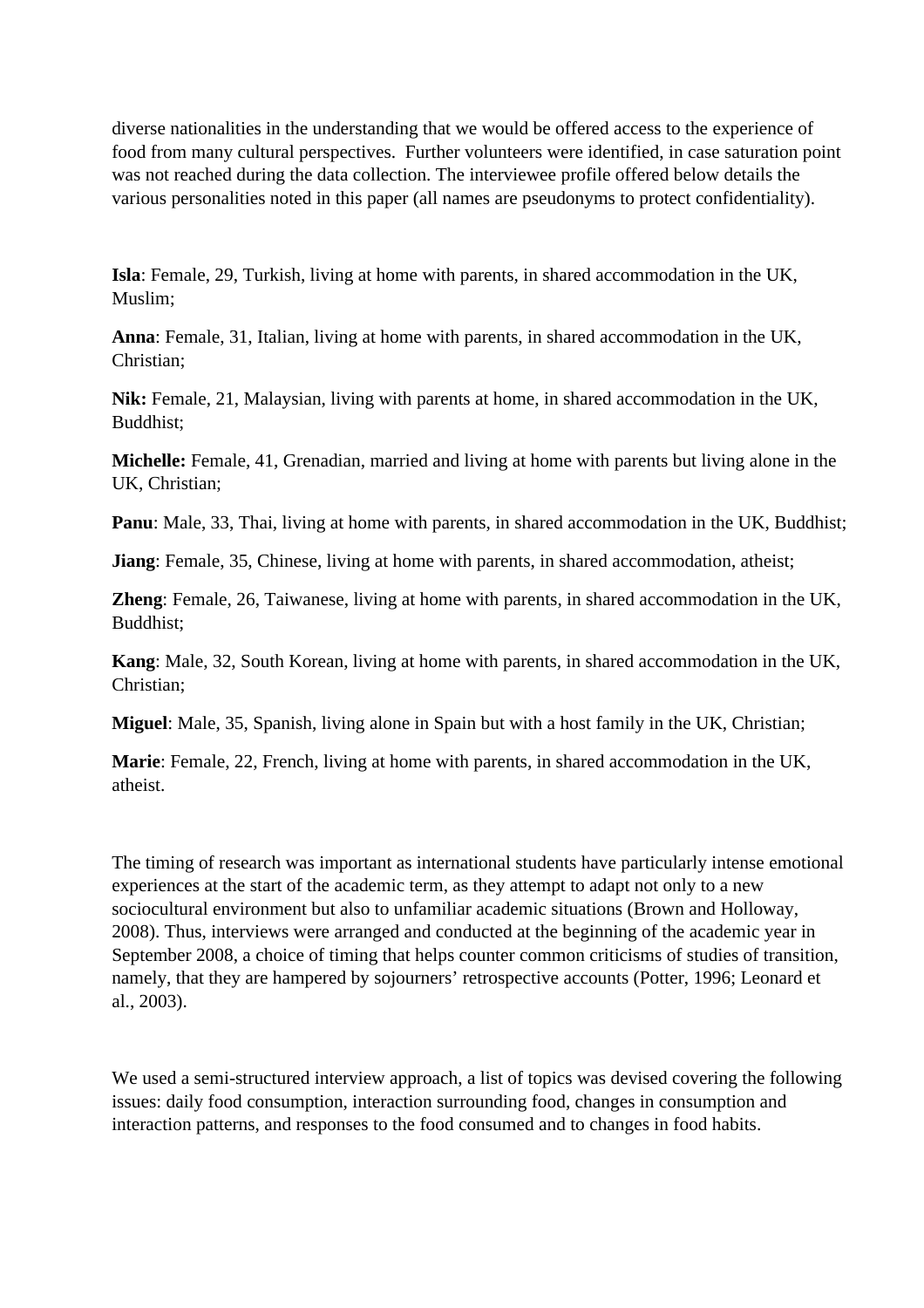Interviews took place in one of the researchers' offices, and they were recorded by digital recorder. Advice on conducting and analysing interviews by Mason (2002) and O'Reilly (2005) was built into the study design. Interviews lasted between 45 and 90 minutes. All interviews were transcribed in full by the researchers; transcripts were printed and repeatedly read, in order to get a sense of the whole. Then we coded the interview data: recurrent words, phrases and incidents were highlighted with the aid of different colour highlighter pens until key categories were identified, thereby staying true to the participant perspective. These categories were:

1. the emotional and physical benefits attached to eating national dishes;

2. the sensory differences between home and international food, and;

3. the social interaction permitted by the consumption of food associated with home.

# **Results**

### **A memory of home**

Many interviewees revealed that eating familiar home country food was positively associated with feelings of comfort and reassurance. This is indicated in the recurrent juxtaposition of the words *familiar*, *the same*, *home* and *expecting* to describe food and *happy, enjoy, satisfied, at ease* and *nice* to refer to students' emotional state. The following comment is indicative of students' feelings about eating national dishes:

*I was familiar, I knew what it was like. When you eat the same food, which tastes the same, you've got this nice emotional feeling that it's part of whole you. When you close your eyes you think you are in your kitchen in your family home and you are lost in time.* (Anna)

It seemed that in its familiarity, home country food could be reassuring, nurturing and stabilising, and was credited with alleviating stress and loneliness. Eating such food was capable of transporting students to a place and time when they felt safe. It cushioned them from the stress associated with a world that is *not home*, which is encapsulated in Anna's rather poetic reference to being *lost in time* when eating Italian food. The allusion to familiarity in student comments is significant. In the literature on culture shock, stress is usually shown to be a function of the perception of strangeness and of cultural distance. The loss of familiarity provokes anxiety, and the comfort brought by the maintenance or creation of ethnic ties, in this case, represented by food, is a powerful antidote (Kim, 2001). Locher et al. (2005) explain that food can become a nostalgic object for sojourners, carrying the power to manipulate their emotional states and feelings. As such the consumption of home country food is driven by the desire to feel both physically and emotionally sated. In Brown's (2009) paper on the importance of food during the international sojourn, comfort also described the act of eating national dishes, and it was common to imbue certain foods with the power to alleviate feelings of homesickness. In this and the present study, food became associated with home, and was able to reduce feelings of grief for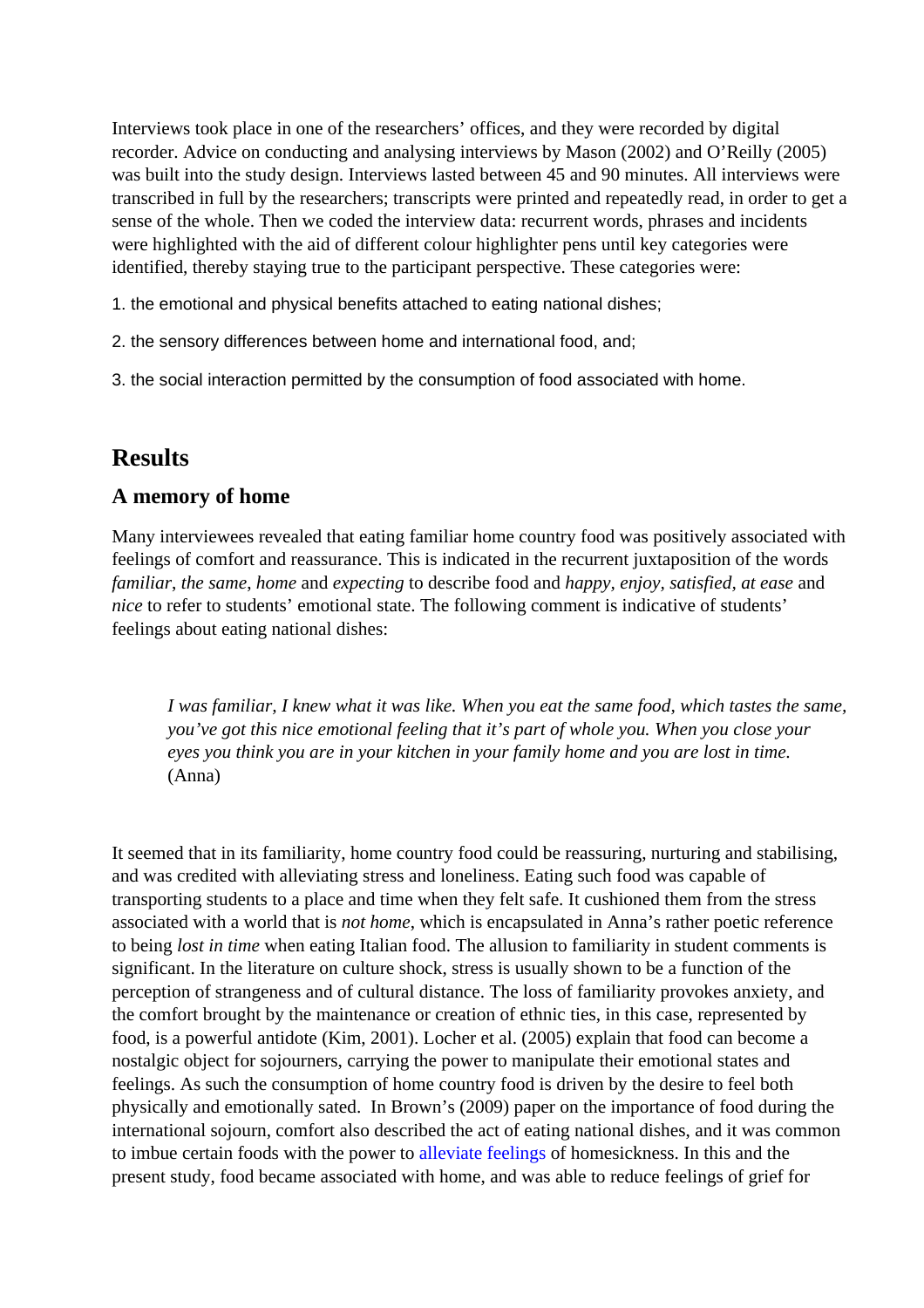home and significant others. The consumption of home food helped compensate for other unavoidable stressors, offering the sojourners a chance 'to remember a happy past and forget an unhappy present' (Zwingmann and Gunn, 1983).

Deviance from a correlation between home food and emotional comfort was found in interviews with Kang and Jiang, for whom avoidance of home food minimised homesickness:

*If I eat Korean food, the desire gets stronger and stronger and so I try to keep away – I feel homesick you know.* (Kang)

Thus, food could stimulate despair as well as fond nostalgia: this is an interesting finding that has not been widely documented.

Students were fully aware of the origin of their attachment to home food, that it was a result of cultural programming, as Isla points out:

#### *You know, 25 years eating one stuff, and then coming here!*

The powerful influence of cultural background on eating behaviour is acknowledged in the anthropology literature (Gosden, 1999; Finkelstein, 1999), and explains why food habits are the slowest to change following the move to a new culture. Warde (1997) points out that food choice is not as open to individualizing tendencies as are other consumption fields.

#### **Tasting the difference**

Not only was home food associated with emotional sustenance, but for many reasons, it was also deemed to taste different, nay better. Brown (2009) found that the more dissimilar the original food culture from the food available in the new culture, the greater the adverse reaction to the local food supply. The extent of difference between their home and local food meant that, for example, Southeast Asian students experienced significant food shock. This was also found in Jamal's (1998) study, which showed that English foods were perceived by British-born Pakistanis to be bland and unhealthy; similarly, in Brown's (2009) study, local food was widely deemed to be *tasteless*, *bland* and *boring*. This confirms the importance of cultural distance in the degree of shock faced by the migrant; the experience of difference rests at the heart of this culture shock (Hall, 1959; Ward et al., 2001). In the present study, however, all interviewees, regardless of cultural origin made reference to the blandness of locally available food: in the words of Panu, it is, '*not spicy, it has no flavour'.* Such was his distaste that like many Asian students in a western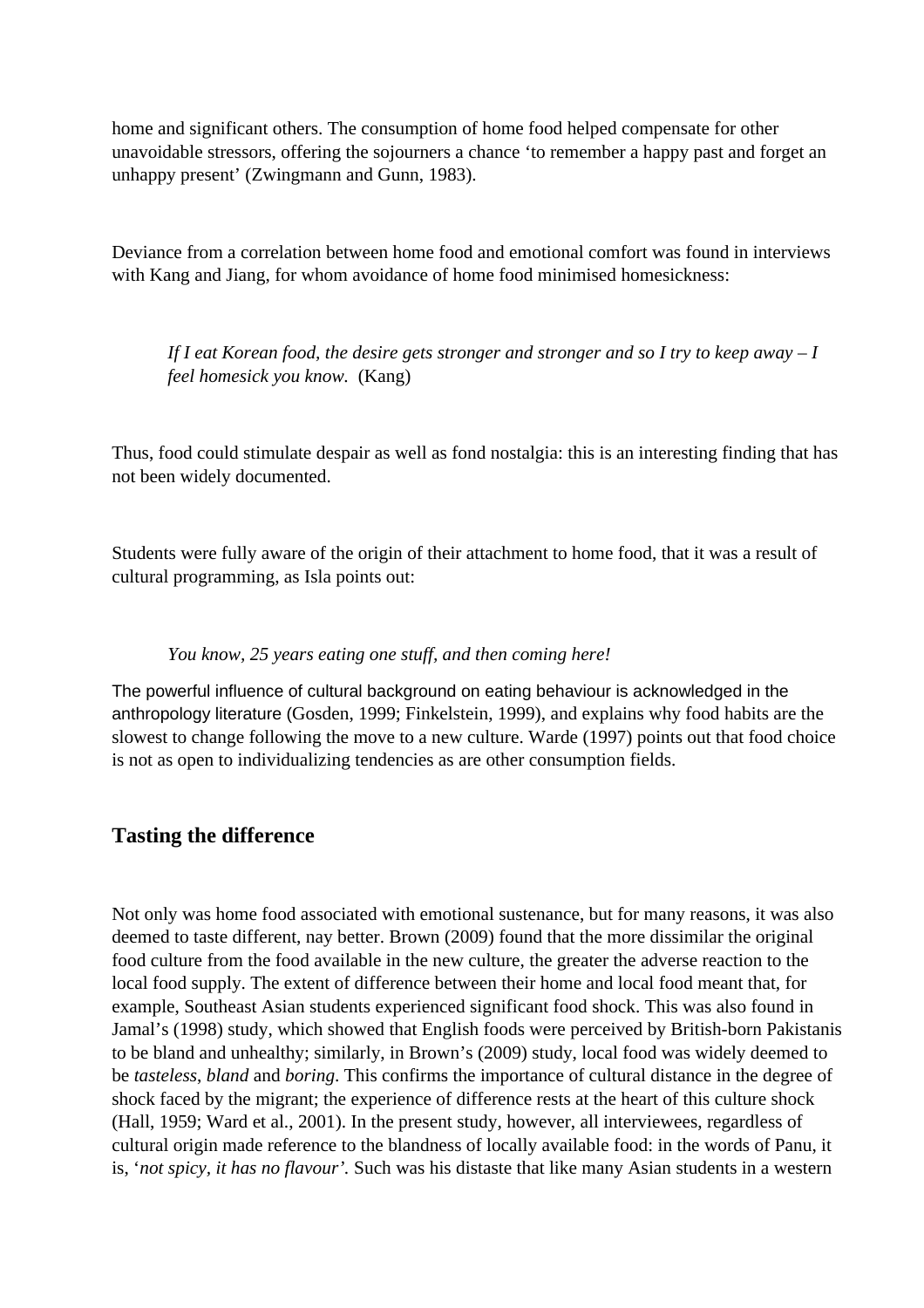country (see Brown, 2009), he had arranged for his family to send spices from home, while Nik on departure from Malaysia filled her suitcase with spices, rather than with clothes, enough to last for a year. The reason for this is given below:

*I had a few clothes, and I put the seasoning on top! I always use spices, curry powder, Chinese herbs. I would miss them. I'm so used to eating what I cook at home, so I prefer to have the same taste...I don't know, it's like stimulation of your brain!* (Nik)

Such a course of action was also followed by Jiang who filled two suitcases (*the food I have should last me)*, and by Marie, a French student whose food supply would be replenished at regular intervals by her mother.

It was not of comfort to students that such spices and food ingredients could be bought in England, as they were either too expensive or they did not taste the same; alternatively, they were unavailable locally. There was, furthermore, a common perception that the version of their origin culture food sold in England was fake. Anna cited Italian coffee, and Panu and Nik (a Malay of Chinese descent) mentioned Thai and Chinese take-away food. This finding echoes research by Smart et al. (2006), which described such supply as both inauthentic and alienating for migrants. A drive for frugality, which is typical among international students in an expensive western country (UKCOSA, 2009b; Brown and Holloway 2008), which was also documented in the current study, was thus outweighed by students' need to recreate the familiarity and comfort of home, however expensive such imports may be.

Nevertheless, despite a reluctance to abandon home food, students were keen to describe themselves as open to new food cultures; they had access to a diverse range of cuisines offered by their peers, as well as local food. Preferred cuisines included Chinese, Japanese, English, Italian, American, Thai, Taiwanese and Greek. Nevertheless, the foods that were most favoured were students' own national dishes:

*I'm a kind of open-minded person, I try everything new, but for new food, I have to taste a little bit first, is it ok? But I try!* (Panu)

There was therefore *some* acceptance of new foods, which is described by Henry and Wheeler (1980) as an indicator of a willingness to embrace diversity in food habits. Students were not food neophobes, defined by Dovey et al. (2008) as those who reject foods that are novel or unknown. What this study points to is an intermittent embrace of new food and a simultaneous retention of origin culture habits that indicated the presence of two selves. The ideal multicultural self who embraces cultural diversity and the actual conservative day-to-day self whose resistance to change is acknowledged and accepted.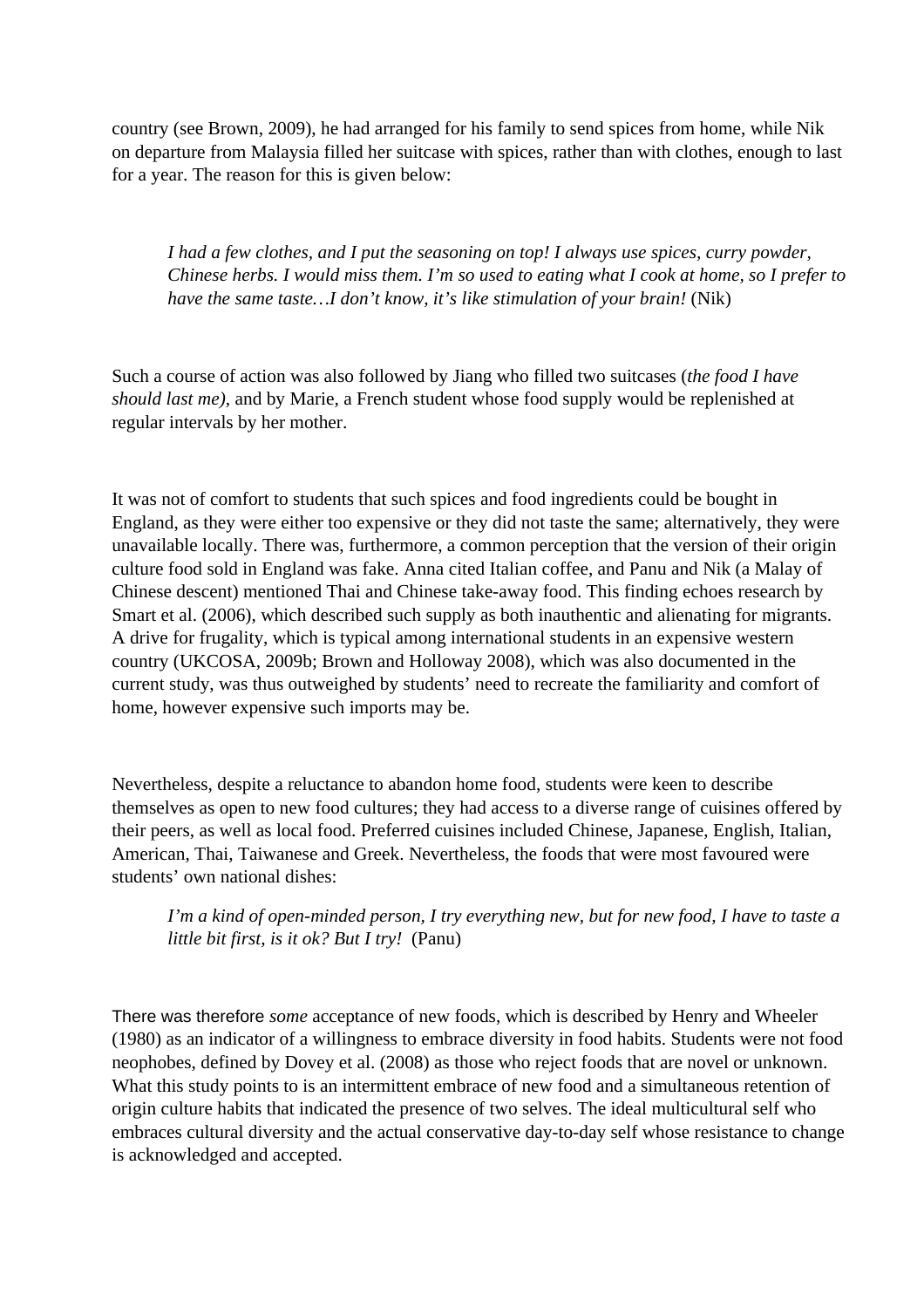### **Maintaining physical health**

It was unanimous among participants that eating home country food was the route to preserving their physical health and to avoiding weight gain. Indeed, many students perceived their culture's food to be medicinal and this was set in contrast with locally-bought food which could be deleterious for health:

*I'm getting worried about my health – because there is too much fat – my level of cholesterol must be very high.* (Miguel)

Students saw a clear link between what they ate and their physical health. it was also clear to them that they should take responsibility for their physical well-being by following a healthy diet. Therefore, not only did home food taste better, but it also offered physical sustenance, thus providing additional motivation for adopting a home culture diet.

Sitting alongside an attachment to the healthy properties of home country food was the perception that the English diet typically contains too much fat and sugar that had to be avoided if good health was to be maintained.

*To be honest, it's horrible, it's really unhealthy for me, it's all fried, not fresh food...no salad. In Spain, it's salad every day and lots of fruit. It's completely different.* (Miguel)

This echoes findings from previous studies of both international students' food habits (Henry and Wheeler, 1980; Brown, 2009) and migrant foodways (Jamal, 1998; McDonald and Kennedy 2005), which documented negative perceptions of the food available in the new culture. Local food was thus viewed with some trepidation, and students spoke often of the need to resist temptation:

*I think it will be very hard to resist because now I control my own food, I do my own shopping and when I shop I see the chocolate, and then I buy and then it's sitting there, calling me, eat me, eat me.* (Nik)

Self-deprivation of fattening food, such as chocolate and cakes, was also a common theme in Brown's (2009) study. After only a few months of living in England; students started to use selfdenying phrases such as *I daren't* or *I can't* in reference to the temptation of food high in sugar and fat. Is it possible that this and the current studies reflect a tension that is widespread in contemporary Western society between individual responsibility and environmental supply,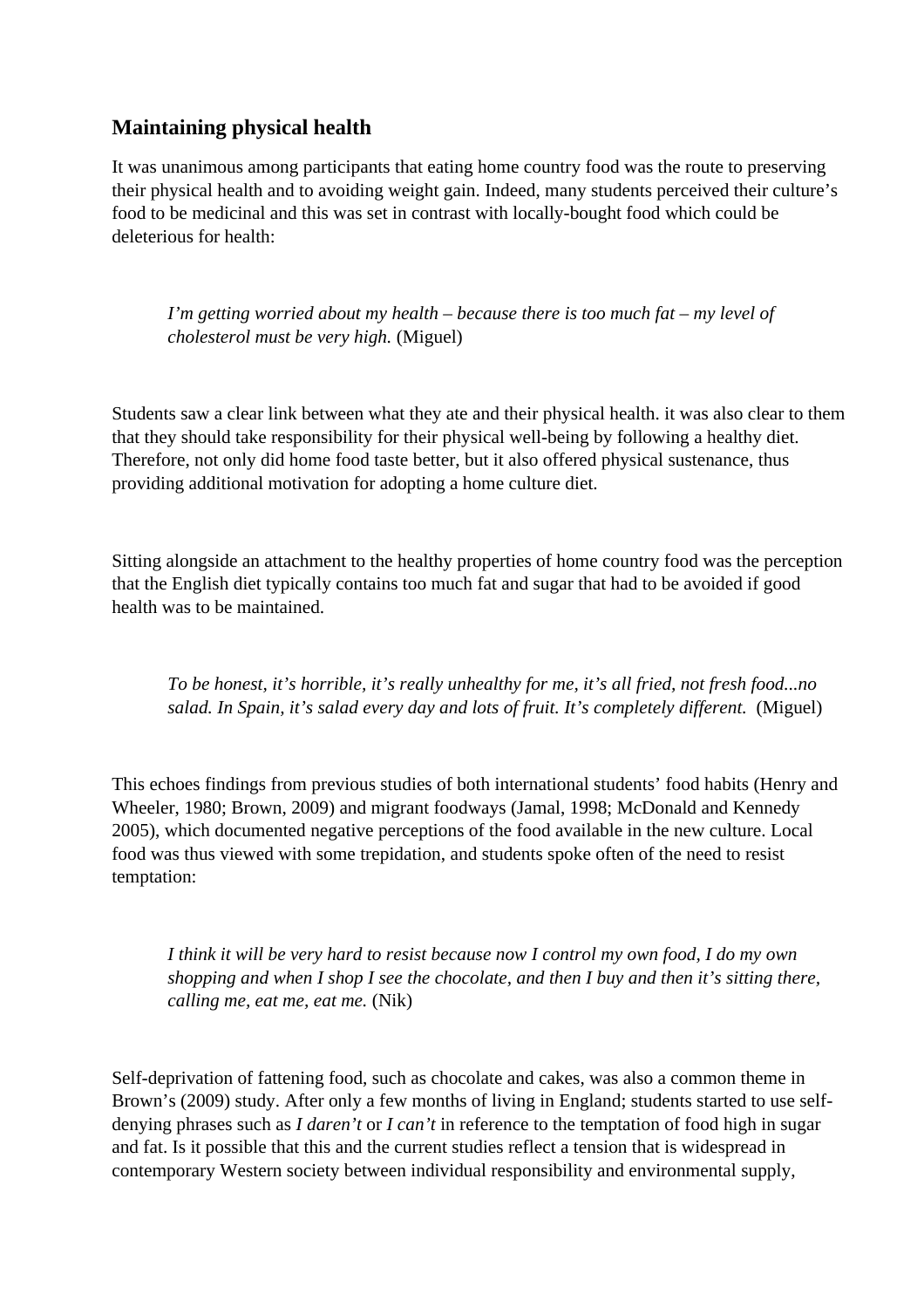between consumer freedom of choice and awareness of the dangers of overeating?

The desire for authentic and healthy home country food meant that, like most students in HE (Edwards and Meiselman, 2003), participants had to learn how to cook for the first time in their life, as commented on below:

*I never cooked before I came here, but my mum, she taught me to cook. Something simple, so I survive. Lucky me, that I found myself as a good chef, that's a surprise and new territory for me.* (Panu)

Students felt compelled to cook for themselves; their health depended upon it. This was also found in research into international students' eating patterns by Brown (2009). Learning to cook was the only route to guaranteeing both emotional and physical sustenance. It also led to an increased sense of self-efficacy and independence that are among the desired outcomes of the international sojourn (Giddens, 1991; Kim, 2001).

A further negative reflection on the food supply in the UK is indicated in recurrent complaints among students that the fresh food on sale in supermarkets was not of the same quality as at home. Not only was English food fattening but it could even be harmful to health, and it certainly tasted different. Of importance to the Turkish and Italian students was the fear that fresh produce was tainted by the use of pesticides:

*I know that it's healthy at home and it tastes good. I don't know, I feel better eating my food. Basically though I can survive without it. I'm here and at least I know I'm not going to be here forever.* (Anna)

Such distrust of and dissatisfaction is linked by Townsend and Asthana (2004) to the increased consumption of organic food, which is often deemed to carry healthful properties. However, the cost of such food is prohibitive to international students on a tight budget (Brown, 2009), and dissatisfaction and enduring suspicion might continue to mar their enjoyment of eating food they could not avoid. If the consumption of some foods such as fruit and vegetables was unavoidable, students cited the transience of their position as a comfort; this was important in trying to ignore their feelings of disquiet. Such reliance on the temporariness of their stay in overcoming stress was also found in research by Brown and Holloway (2008) into the stress provoked by the move to a new culture. Gratification was to be deferred until the return home when fresh natural food could be consumed again.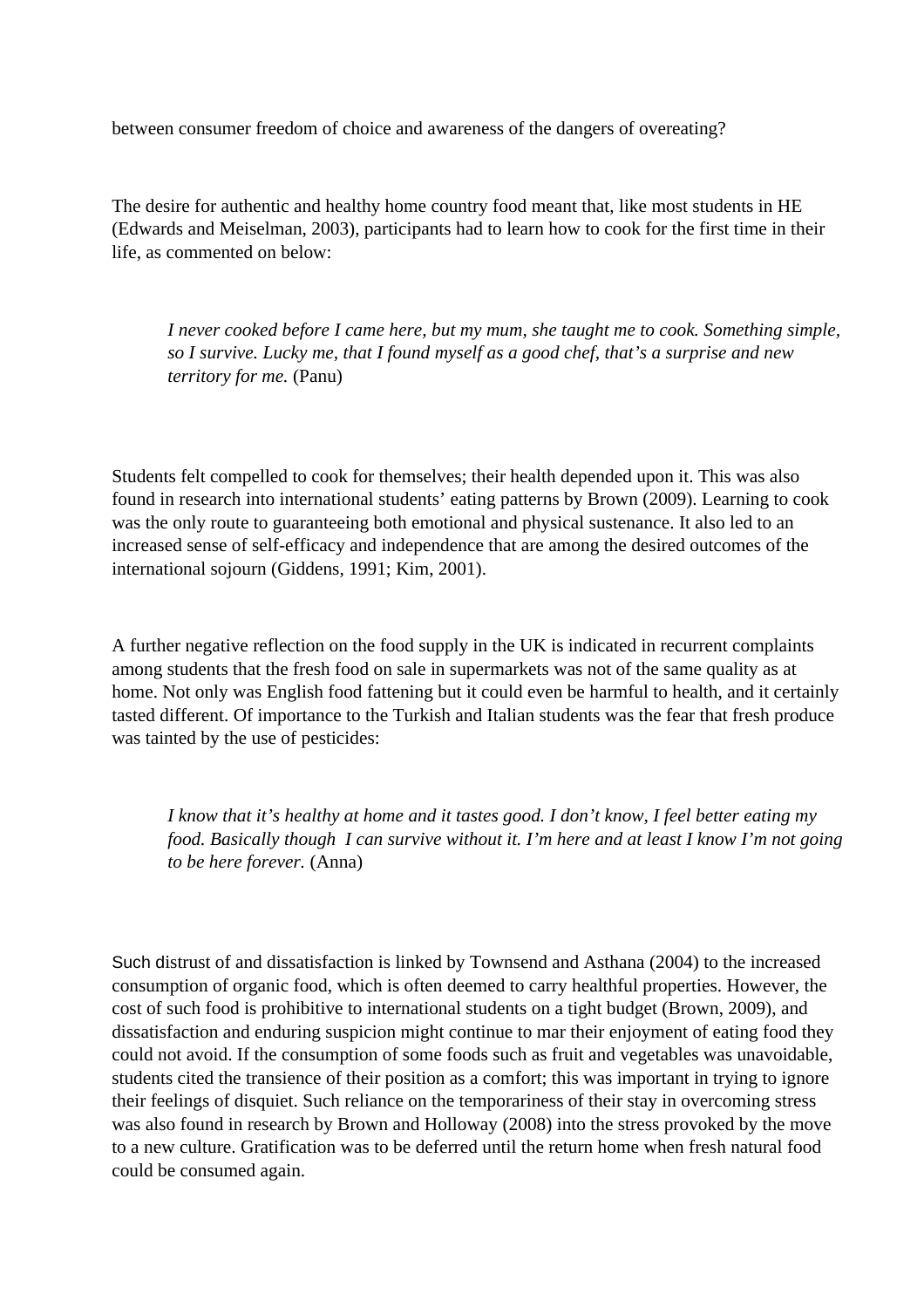#### **Eating together**

This study found that the joint preparation, cooking and eating of food was an important leisure activity; for those with access to compatriots, eating was a social and physical act; for others, food allowed them to communicate an important aspect of their origin culture. Food therefore played a central role in both the construction and maintenance of social relationships. Anthropologists often highlight the social component of eating. Counihan and van Esterik (1997), for example, state that eating and sociability are usually intertwined, and this was students' experience. Such was the importance of sharing the cooking and eating of home country food that some students chose to live with their compatriots, even though they were aware of the detrimental impact of conational interaction on language and culture learning (see Kim, 2001; Brown, 2008):

*I think it's easier, cos when you live with people with different taste, it's hard. We eat together almost every day. It's kind of Asian hospitality. That's important. Food plays an important role in Asian culture, it's kind of mixing. It means I feel we have someone to share with, we speak and listen. I feel happy that we give something, that we offer some good thing to another.* (Panu)

Food was therefore a vehicle for both socializing and eating familiar national cuisine. For students living in shared accommodation with a mixture of nationalities, eating together was a focus of sociability but it was also a way of communicating national distinctiveness, as the following students pointed out:

*I feel I want to introduce them a little bit to what we eat at home. I am very proud of my country.* (Nik)

As well as offering companionship, the giving and receiving of food also sealed a bond, denoting both generosity and friendship, and signalling an acceptance of diversity (see Counihan and van Esterik, 1997). Furthermore, cooking and offering home country food allowed students to maintain and promote an important aspect of their cultural identity. Smart et al. (2006) refer to a tendency among anthropologists to present eating as a rite of passage, as recognition of the role of food in intercultural exchange. Nonetheless, mealtimes also led to feelings of homesickness, as they reminded students of the community associated with home:

*I don't think that it's much fun to eat alone – it's not how I see a proper dinner – that's why I eat with my French friend because she can understand that too.* (Marie)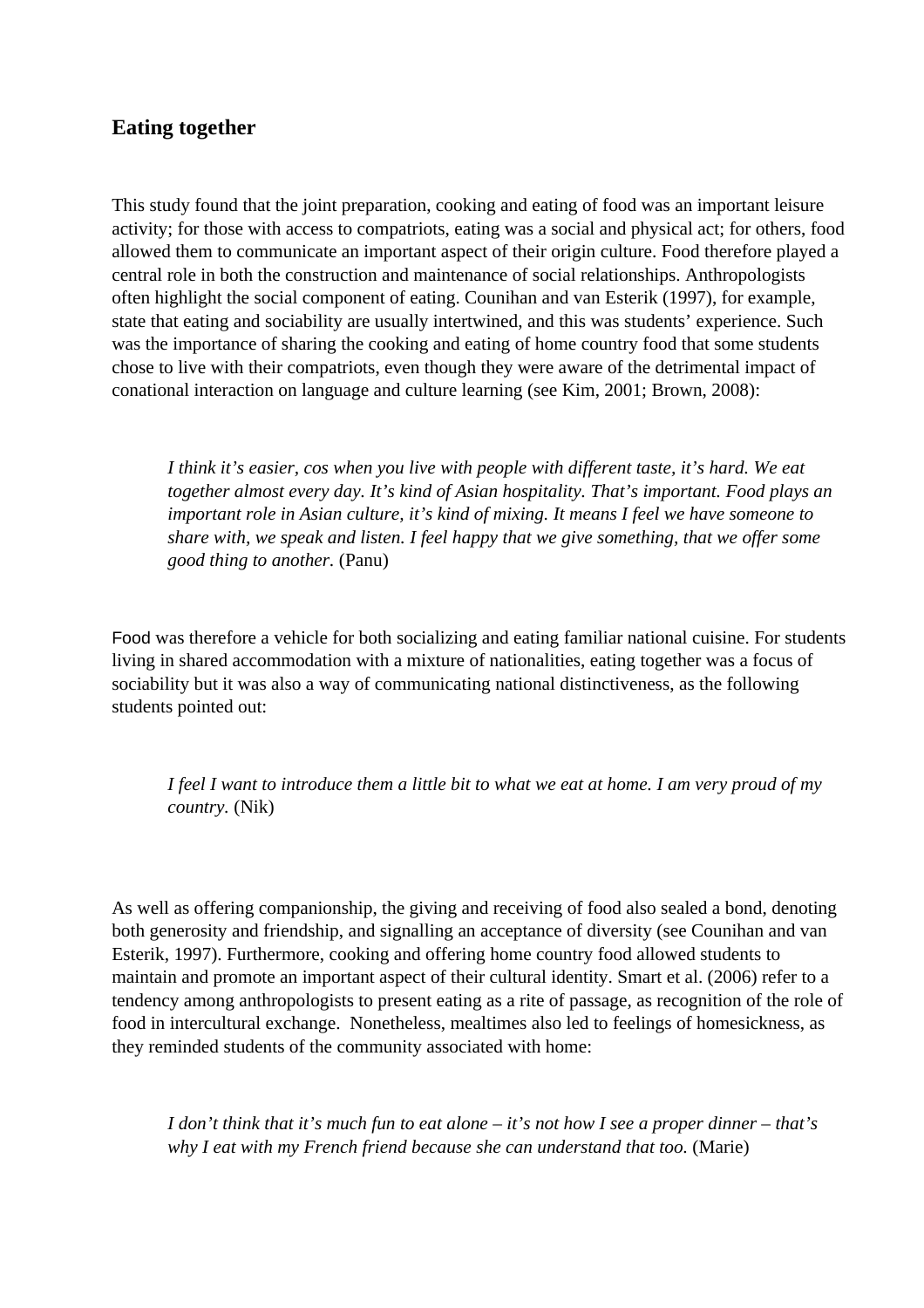As research by Brown (2009) notes, homesickness was accentuated still further for those living alone (for example, the Grenadian student, Michelle), for whom eating seemed to be a source of nostalgia for a life full of companionship and sharing. This was set in stark contrast with the loneliness of life in England, which was the focus of the interview with her. Never more was the link between food and sociability more clearly expressed than in her vivid portrait of the contrast between the tedium of her diet in England and the rich and varied diet in the Caribbean. The following comment captures the contrast between Grenada and community and England and isolation:

*We have a lot of British expats and when they come, they are taken aback by how friendly and easy going we all are, and how willing we are to help! It wasn't until I moved to the UK that I realised the difference!*

The above excerpt underlines the role of food in cementing relationships (in Grenada) and in reflecting a lack of ties (in England). This finding echoes Simmel's (1950) point that eating is both a personal and a social act. The sensual pleasure of eating is subjectively experienced, but it is often undertaken in groups. This point is particularly relevant for collectivist cultures, the origin of the majority of international students (UKCISA, 2009a), which emphasize shared experiences and group interactions (Triandis et al., 1988). Therefore, it seems unlikely that these students would distinguish eating from interaction; furthermore, Michelle's diminished diet in England supports the negative link suggested between the motivation to cook and reduced social contact (McIntosh and Kubena, 1999). Though Michelle *could* continue to eat a Grenadian diet during her time in the UK, the inability to share food acted as a barrier: the norm of eating Grenadian food *in company* was so ingrained in her that one without the other was meaningless and unconscionable.

### **Conclusion**

This paper opens a window onto the role of food in the living and food consumption experiences of a sample of international postgraduate students in England. We have shown that students preferred to eat mostly home-cooked national dishes because they perceived this food to be healthy, tasty and emotionally comforting. Home culture food was an object of nostalgia and comfort. Food also played an important role in the social life of interviewees, as mealtimes were a time for bonding and for sharing food. Equally all students commented on the harmful effect on physical health of eating local food which was deemed to be not only less tasty but also high in fat and sugar.

There are some important implications from the findings of this exploratory study, which could be tested in further research. Firstly, a link is shown between sociability and food; the drive to eat home country food implies the formation of mononational friendship groups, which may impede language and culture learning. Secondly, the study suggests that improvements could be made to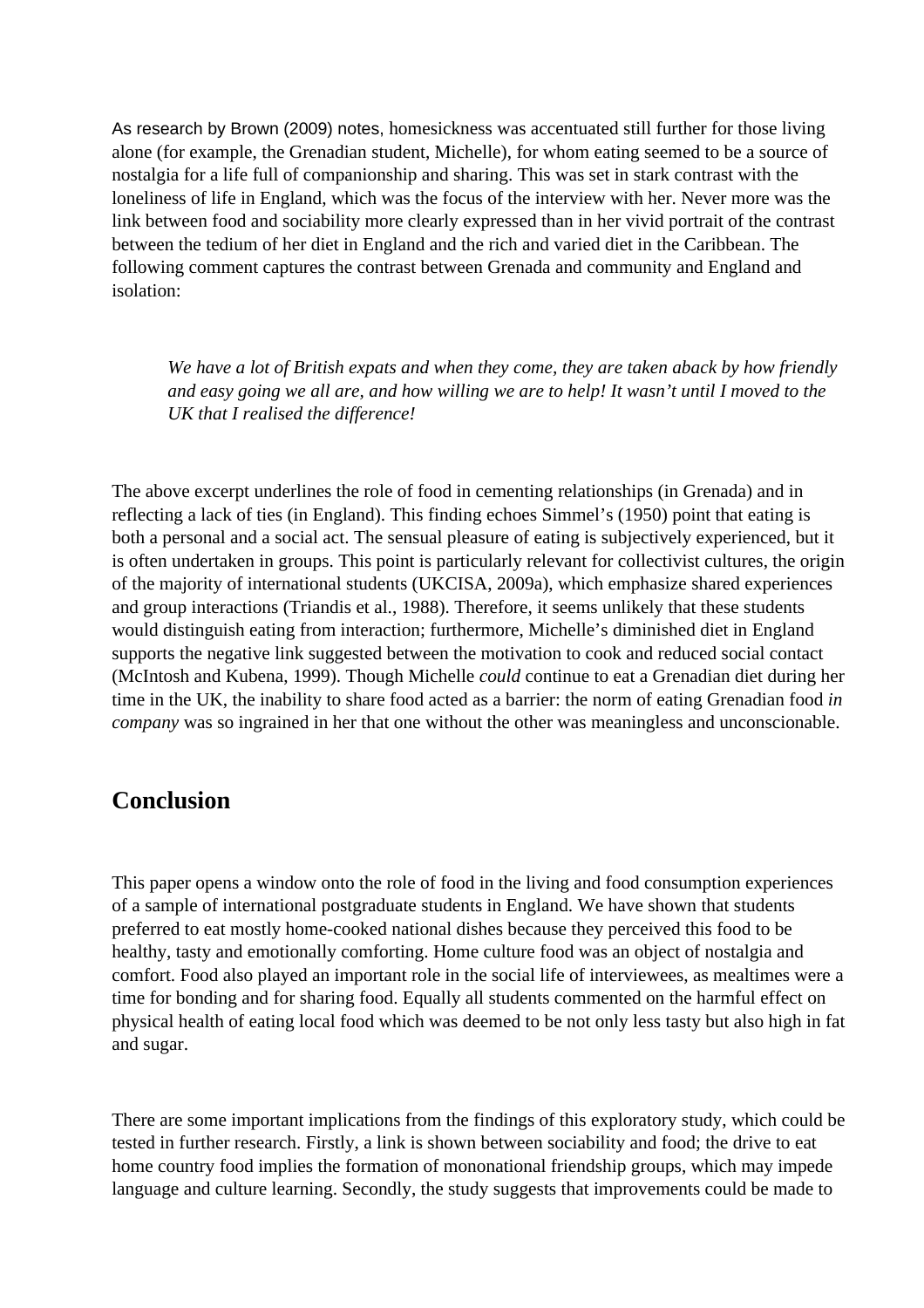the food provided on university campus and in the areas populated by international students. This has been recommended by the Food Studies Centre of SOAS, the School of Oriental and African Studies (London), which is undertaking research into the quality and derivation of on-campus food provision. Access to food that is both nutritious and locally sourced might help international students to overcome their concerns about the reliability of local food, as well as to offset their anxiety about gaining weight if they eat fast food.

It is hoped that this study might prompt debate about the role of food in the international student experience, and it certainly signals the need for more dedicated research into this subject. The limitations of the approach we have used related to issues of sample size. Ten international students were interviewed, varying in age, gender, nationality and religion; this means that we cannot claim generalisability. Instead, this qualitative study has helped us to understand the underlying reasons for students' food choices and to explore their responses to changes in diet. A quantitative study could now usefully target a larger sample in order to investigate the prevalence of the adoption of a home country diet and the avoidance of food in the new culture. In fact, such a research project is being currently undertaken by members of the Centre for the Foodservice and Applied Nutrition Research Group at Bournemouth University: findings will be published in 2010.

## **References**

Abraído-Lanza, A.F., Chao, M.T. and Flórez, K.R., (2005). Do healthy behaviors decline with greater acculturation? Implications for the Latino mortality paradox. Social Science & Medicine. 61(6), 1243- 1255.

Atkins, P and Bowler, I. (2001). *Food in society.* London, Arnold

Brown, L. (2008). Language and Anxiety: An Ethnographic Study of International Postgraduate Students. *Evaluation and Research in Education*. 2, 3, 75-95

Brown, L. (2009). The role of food in the adjustment journey of international students. In A. Lindgreen and M. Hingley (eds) *The New Cultures of Food: Marketing Opportunities from Ethnic, Religious and Cultural Diversity.* London: Gower

Brown, L. and Holloway, I. (2008), The initial stage of the international sojourn: excitement or culture shock . *British Journal of Guidance and Counselling*. 36, 1, 33-49

Burns, C. (2004). Effect of migration on food habits of Somali women living as refugees in Australia. *Ecology of Food and Nutrition*, 43, 3, 213-229

Counihan, C. and Van Esterik, P., Eds. (1997). *Food and Culture*, Routledge, New York.

Cushner, K. and Mahon, J. (2002). Overseas student teaching: affecting personal, professional and global competencies in an age of globalisation, *Journal of Studies in International Education*, 6, 1, 44-58

Cushner, K. and Karim, A. (2004). Study abroad at university level, in D. Landis, J. Bennett. and M. Bennett, Eds., *Intercultural Training*, Sage, London.

Dovey, T.M., Staples, P.A., Gibson, E.E. and Halford, J.C.G., (2008). Food neophobia and picky/fussy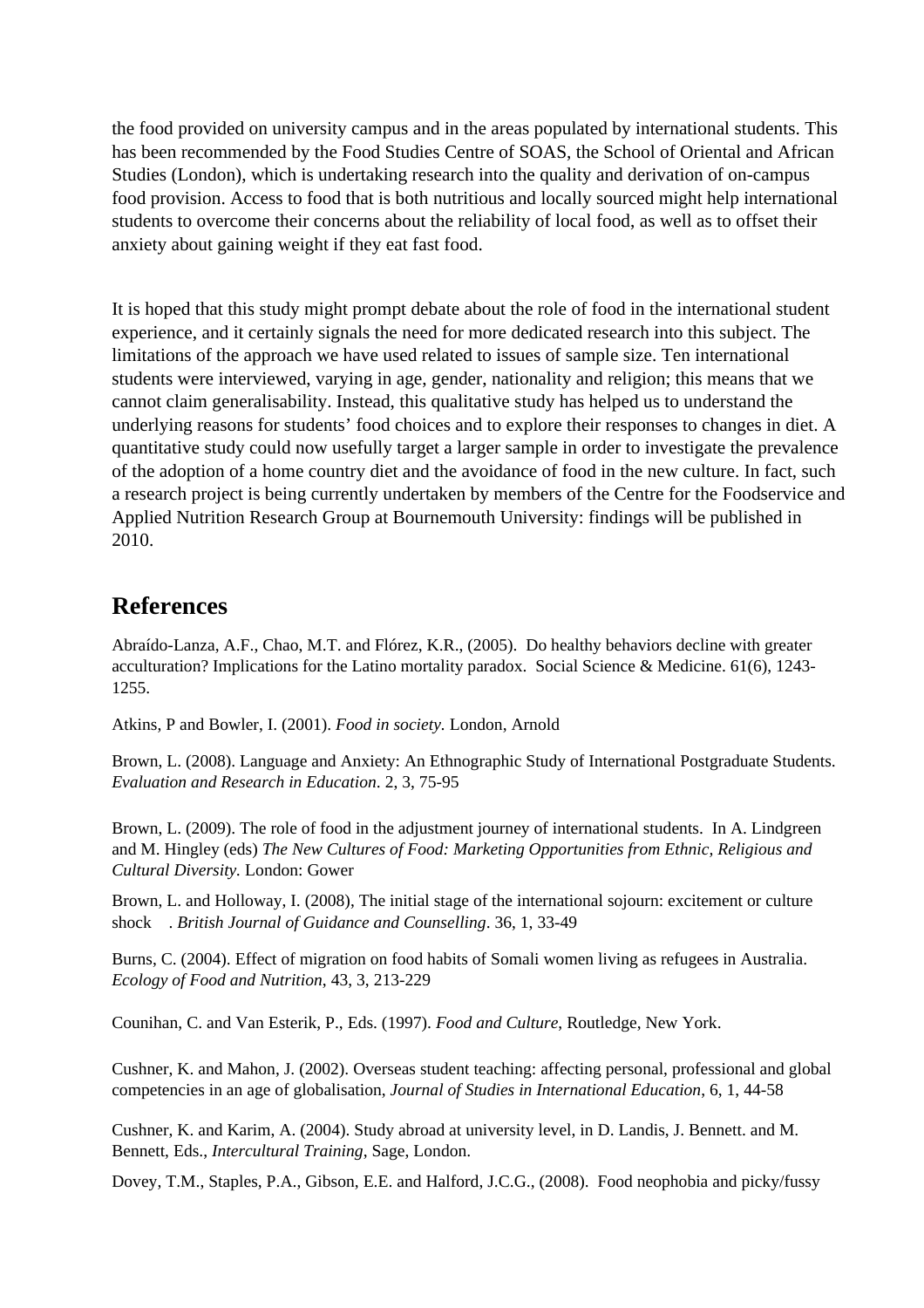eating in children: a review. *Appetite*. 50. 181-193

Edwards, J.S.A. and Meiselman, H. (2003). Changes in dietary habits during the first year at university *British Nutrition Foundation Nutritional Bulletin*, 28, 21-34

Finkelstein, J. (1999). Rich food: McDonald's and modern life. In B. Smart, Ed., *Resisting McDonaldisation*, Sage, London.

Furnham, A. (1997). The experience of being an overseas student. In D. McNamara and R. Harris, Eds., *Overseas Students in HE: Issues in Teaching and Learning*, Routledge, London.

Furukawa, T. (1997). Cultural distance and its relationship to psychological adjustment of international exchange students, *Psychiatry and Clinical Neurosciences*, 51, 3, 87-91

Garza-Guerrero, A. (1974). Culture shock: its mourning and the vicissitudes of identity. *Journal of the American Psychoanalytic Association*, 22, 408-429.

Giddens, A. (1991). *Modernity and self-identity: self and society in the late modern age* Cambridge, Blackwell

Gordon-Larsen, P., Harris, K.M., Ward, D.S. and Popkin, B.M. (2003). Acculturation and overweightrelated behaviors among Hispanic immigrants to the US: the National Longitudinal Study of Adolescent Health. *Social Science & Medicine*. 57, 11, 2023-2034.

Gosden, C. (1999). Food: where biology meets culture. In C. Gosden and J. Hather, Eds., *The Prehistory of Food: Appetites for Change*, Routledge, London.

Hall, E. (1959). *The Silent Language*, Doubleday, New York.

Hall, J. (1995). Food and dietary requirements for international students, *Journal of International Education*, 6, 1, 53-60.

Henry, C. and Wheeler, E. (1980). Dietary patterns among overseas students in London, *The Nutrition Society*, 39, 2, A47

Himmelgreen, D., Bretnall, R., Peng, Y., and Bermudez, A. (2005). Birthplace, length of time in the US, and language are associated with diet among inner-city Puerto Rican women, *Ecology of Food and Nutrition*, 44, 2, 105-122

Hofstede, G. (1991). *Cultures and Organisation: Software of the Mind*, HarperCollins, London.

Ikeda, J. (1999). Culture, food, and nutrition in increasingly culturally diverse societies. In Germov, J. and Williams, L. Eds. A sociology of food and nutrition Oxford, OUP

Jamal, A. (1998). Food consumption among ethnic minorities: the case of British-Pakistanis in Bradford, UK British Food Journal. 100(5), 221 – 227.

Kedia, S. (2004). Changing food production strategies among Garhwali resettlers in the Himalayas, *Ecology of Food and Nutrition*, 43, 6, 421-442

Kim, Y.Y. (2001). *Becoming intercultural: an integrative theory of communication and cross-cultural adaptation,* Thousand Oaks, CA: Sage

Lara, M., Gamboa, C., Kahramanian, M.I.., Morales, L.S. and Bautista, D.E.H. (2005). Acculturation and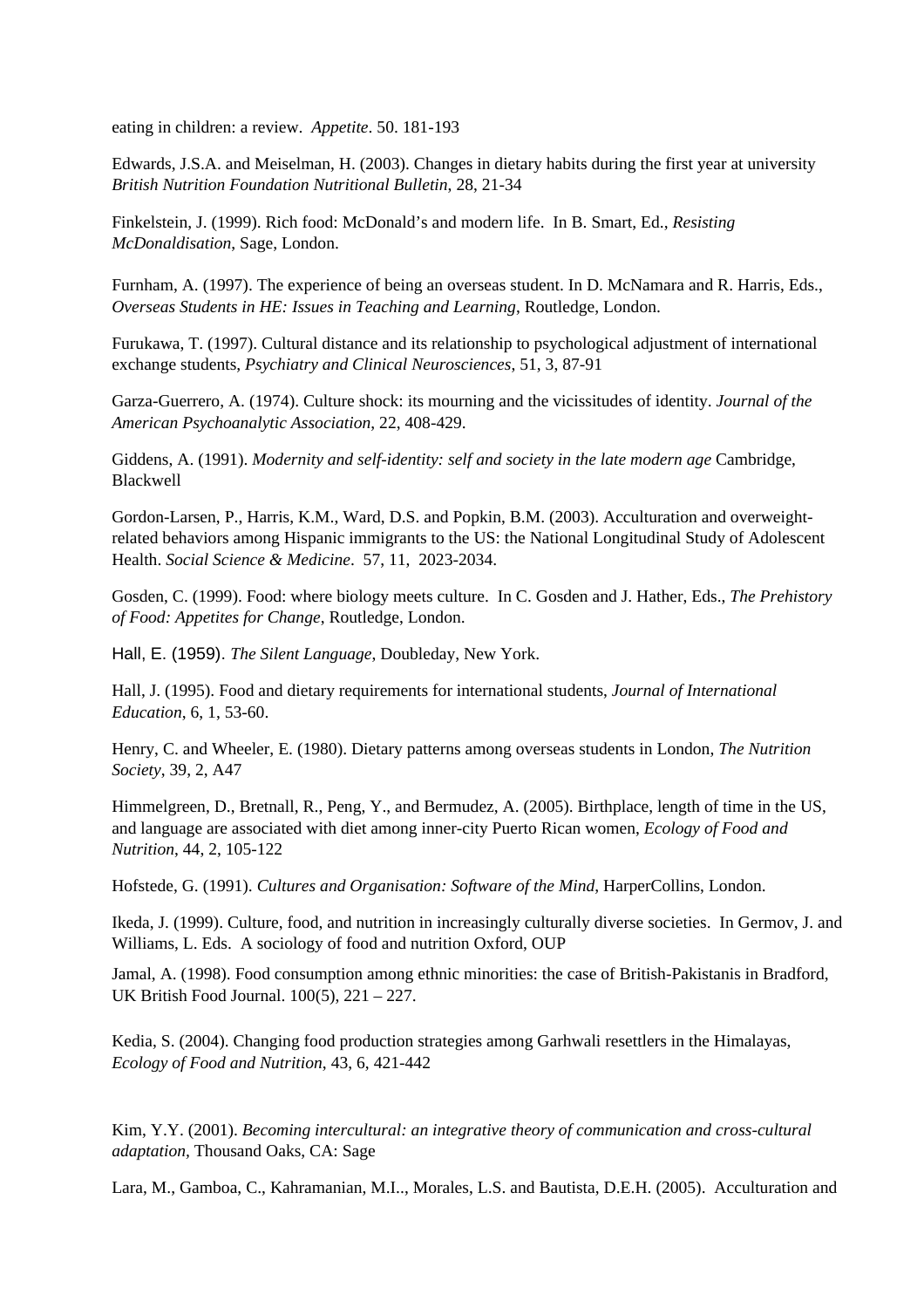Latino health in the United States: a review of the literature and its sociopolitical context. Annual Review of Public Health. 26(1), 367-397.

Leonard, D., Pelletier, C., and Morley, L. (2003). *The Experiences of International Students in UK Higher Education: A Review of Unpublished Research*, UKCOSA, London.

Locher, J., Yoels, W., Maurer, D., and van Ells, J. (2005). Comfort foods: an exploratory journey into the social and emotional significance of food, *Food and Foodways*, 13, 4, 273-297.

Louie, K. (2005). Gathering cultural knowledge: useful or use with care? In Carroll, J. and Ryan, J. Eds. *Teaching international students: Improving learning for all,* Abingdon, Routledge

MacLeod, D. (2006). International rescue, *The Guardian* April 18, available at http://education.guardian.co.uk/egweekly/story/0,,1755401,00.html.

Mason, J. (2002). *Qualitative Researching*, Sage, London.

McDonald, J.T. and Kennedy, S. (2005). Is migration to Canada associated with unhealthy weight gain? Overweight and obesity among Canada's immigrants. *Social Science & Medicine*. 61, 12, 2469-2481.

McIntosh, A. and Kubena, K. (1999). Food and ageing. In J. Germov and L. Williams, Eds., *A Sociology of Food and Nutrition: The Social Appetite*, Oxford University Press, Oxford.

Neuhouser, M.L., Thompson, B. Coronado, G.D. and Solomon, C.C. (2004). Higher fat intake and lower fruit and vegetables intakes are associated with greater acculturation among Mexicans living in Washington State. Journal of the American Dietetic Association. 104(1), 51-57.

Okorocha, E. (1996). The international student experience, *Journal of Graduate Education,* 2, 3, 80-84.

O'Reilly, K. (2005). *Ethnographic Methods.* Abingdon, Routledge

Pan, Y-L., Dixon, Z., Himburg, S. and Huffman, F. (1999). Asian Students Change their Eating Patterns After Living in the United States,. Journal of the American Dietetic Association. 99(1). 54-57.

Potter, W.J. (1996). An analysis of thinking and research about qualitative methods New Jersey, LEA

Ryan, J. and Carroll, J. (2005). Canaries in the coalmine: international students in Western universities. In J. Carroll and J. Ryan, Eds., *Teaching International Students: Improving Learning for All*, Routledge, Abingdon.

Saleh, A., Amanatidis, S., and Samman, S. (2002). The effect of migration on dietary intake, type 2 diabetes and obesity: the Ghanaian health and nutrition analysis in Sydney, Australia, *Ecology of Food and Nutrition*, 41, 3, 255-270.

Simmel, G. (1950). The Stranger, in K. Wolff, Ed., *The Sociology of Georg Simmel*, The Free Press, London & New York.

Simmons, D. and Williams, R., (1997). Dietary practices among European and different South Asian groups in Coventry. British Journal of Nutrition. 78. 5-15.

Smart, J., Huang, C., Pang, C., Kuah, K., and Smart, A. (2006). Negotiating Chinese immigrant food, *Culture in a Global Setting*, ILAS newsletter online 19, available at http://www.iias.nl/iiasn/19/.